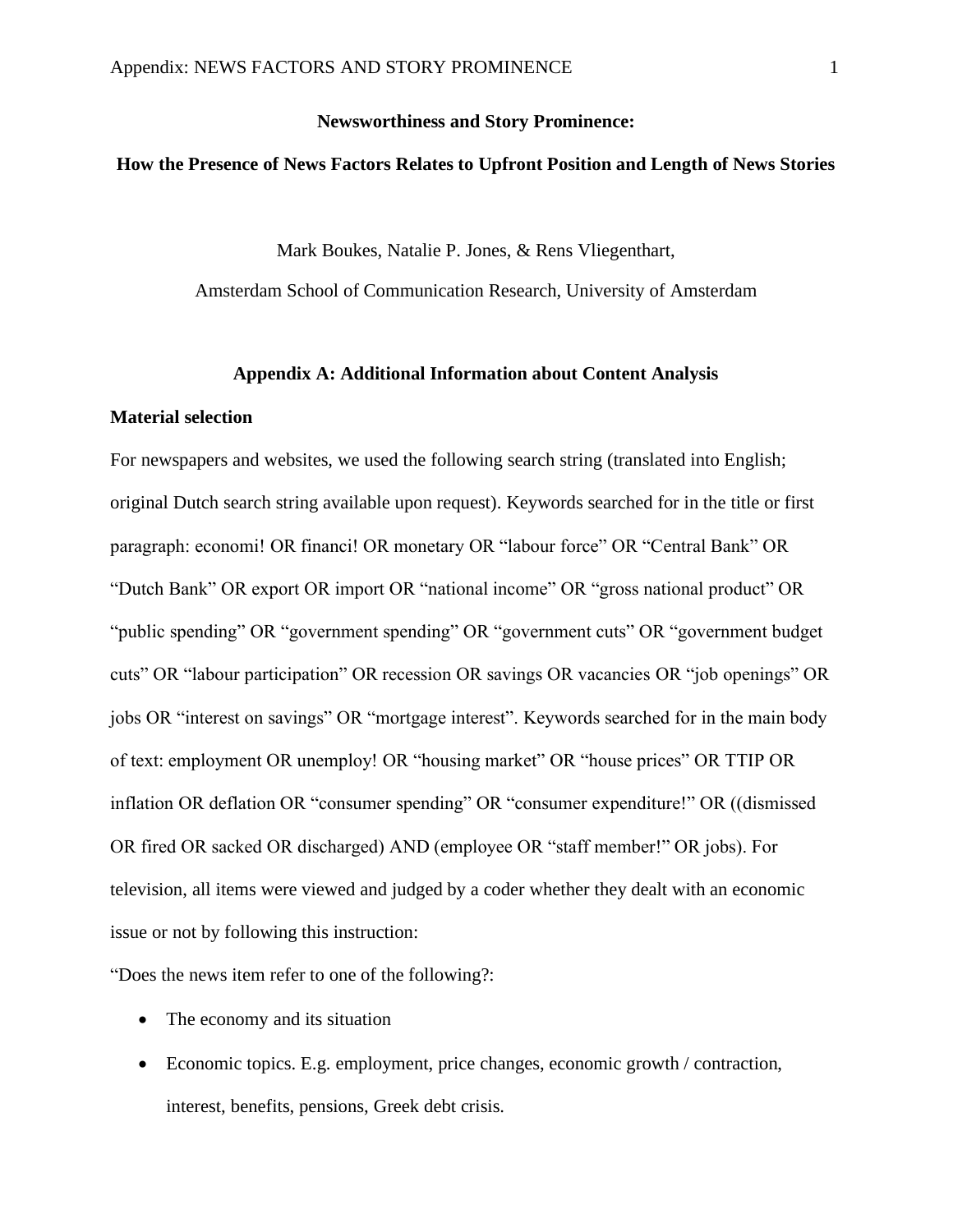- The economic or financial situation of people in society.
- The economic or financial situation of companies.
- Refers to one of the following concepts: the economy, economic developments (eg growth or contraction), unemployment, redundancies, employment, number of vacancies, price changes, inflation, deflation, housing market, house prices, consumer behavior, consumer confidence, trade (position) of the Netherlands, the value of the Euro, interest rates (on savings account, loans, bonds or mortgage), budget cuts by the Dutch government.
- Refers to a concept that is closely linked to the words above and falls under the spirit of the research according to the coder."

# **Intercoder reliability**

Intercoder reliability was assessed through a reliability sample of 160 randomly sampled economic newspaper and website items that were coded by a minimum of three coders (maximally 13), with the units selected through random sampling. On average, every item was coded by 5.8 coders, thus, resulting in a dataset of 924 items to examine intercoder reliability. Since we worked with multiple coders that worked in different stages for the project, we opted for this strategy instead of assessing intercoder reliability over a smaller number of items coded by all of them. Also, because of practical considerations (i.e., it proved infeasible to have a specific ID-variable for each television news item that can be compared across coders similar to the textual items), we did not include television items. Although not ideal, we do not expect this exclusion to bias the results of the intercoder reliability test, since the codebook, training and procedure are completely similar.